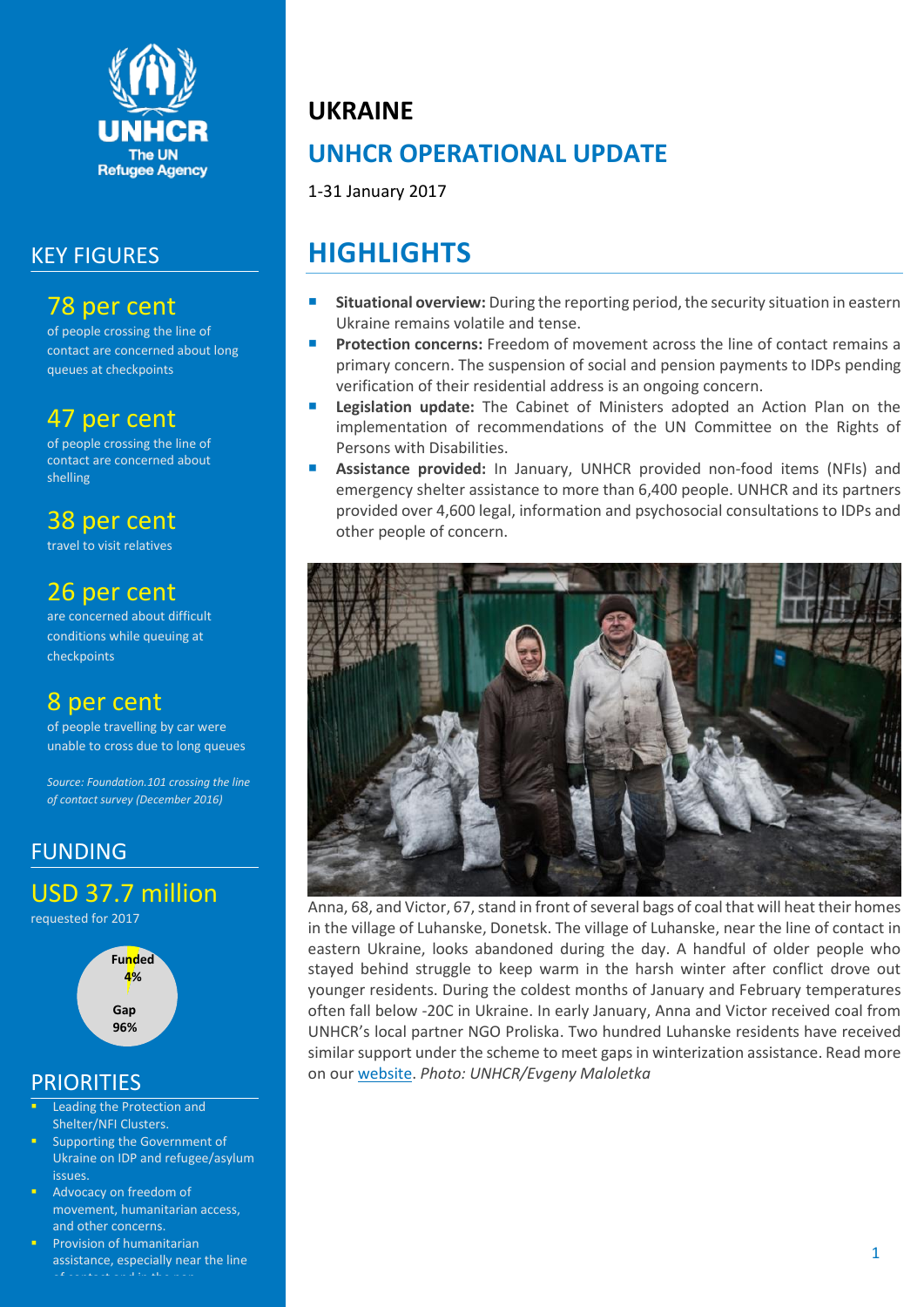# **UPDATE ON ACHIEVEMENTS**

### **Operational Context**

The overall security situation in areas near the line of contact remained volatile and tense during the reporting period. The OSCE SM[M reports](http://www.osce.org/ukraine-smm/295681?download=true) shell-damage to civilian infrastructure and disruption of water, gas and electricity supplies in many areas. Hostilities were concentrated in the areas of Donetsk airport-Yasynuvata-Avdiivka; west and north of Horlivka; east and south-east of Svitlodarsk; north-east and east of Mariupol; western Luhansk region; and Stanytsia Luhanska. Numerous civilian fatalities were recorded during the period due to the shelling of populated areas and areas close to crossing points on the line of contact. Despite the shelling, no significant new displacement of civilians was reported. UNOCHA's [Humanitarian Snapshot](https://www.humanitarianresponse.info/system/files/documents/files/ukraine_humanitarian_snapshot_20170202-en_0.pdf) provides an overview of the humanitarian situation.

During January, the State Border Guards Service (SBGS) recorded 586,000 individual and 100,000 vehicle crossings of the line of contact. Difficult conditions persist at crossing points on the line of contact. Long queues and correspondingly long waiting times are reported at checkpoints, while freezing weather conditions make the situation of those waiting to cross at checkpoints particularly difficult, with low temperatures in eastern Ukraine of -20 C. Delays at crossing points include lack of staff and equipment to manage the number of people waiting to cross. In order to improve the processing capacity at the checkpoints, UNHCR is providing 12 furnished booths, 60 computers technical assistance to the SBGS. UNHCR also delivered 10 winterized tents and two generators to the State Emergency Service (SES) to provide shelter for people waiting at checkpoints. In the non-government controlled area, UNHCR provided diesel generators and two tents for the establishment of heating points for civilians queuing at Nikitovka and Novotroitske checkpoints.

UNHCR continued implementation of its [winterization plan,](http://unhcr.org.ua/attachments/article/1516/2016%2011%20UNHCR%20UKRAINE%20winterization%20Plan%202016-2017%20FINAL%20EN.jpg) aimed at providing targeted winter assistance to vulnerable households near the line of contact. The assistance will reach 3,000 households in the government-controlled area and 2,000 households in the non-government controlled areas. UNHCR's distribution of coal in the non-government controlled area was disrupted in January by a blockade of the railway line crossing the line of contact.

Access of IDPs to pensions and social assistance is an ongoing concern. IDPs remain subject to bi-annual address verification visits to confirm their eligibility. Other Ukrainian citizens are not required to meet these requirements. The additional criteria are an unnecessary burden on the displaced, many of whom are without livelihoods and homes and are dependent on pensions and social assistance. In addition, the current rules mean that citizens of non-government controlled areas are required to register as IDPs in order to continue to access their rightful benefits. UNHCR advocates for the de-linking the payment of pensions and social assistance from IDP registration, as recommended in draft law no. 4257. Pensions are an acquired right of all citizens of Ukraine and should not be linked to IDP registration; social assistance is linked to an individual's vulnerability and not the fact of displacement.

A shortage of housing options remains an enduring problem for displaced persons. Collective centres, originally established as temporary solutions to house the displaced, are at increased risk of closure as the situation in Ukraine continues. With few affordable long-term solutions, IDPs evicted from closed collective centres remain in precarious situations. The cost of private accommodation is increasing, while affordable accommodation is often in poor condition. Many of those evicted either relocate to alternative temporary shelters or return to their places of origin. UNHCR continues to advocate for the access of vulnerable IDPs to social housing. Housing needs for IDPs are becoming increasingly acute as prolonged displacement outlasts available assistance and individual savings. The Government should protect IDPs against forced evictions from collective centers and provide reasonable alternatives. IDPs with disabilities and with other specific needs should receive priority for social housing.

#### **External Displacement**

UNHCR continues to monitor the refugee situation in neighbouring countries. According to government sources in receiving countries, the total number of Ukrainians seeking asylum or other forms of legal stay in neighbouring countries now stands at 1,554,497, with the majority going to the Russian Federation (1,226,104) and Belarus (148,867). In other neighbouring countries, 286 Ukrainians sought asylum in Moldova, 88 in Hungary, 80 in Romania and 26 in Slovakia. As of 31 January, since the beginning of the crisis, in the top five receiving countries of the European Union there were 9,227 applications for international protection in Germany, 8,715 in Italy, 5,852 in Poland, 3,423 in France and 3,058 in Sweden.

*Data source: Respective national asylum authorities*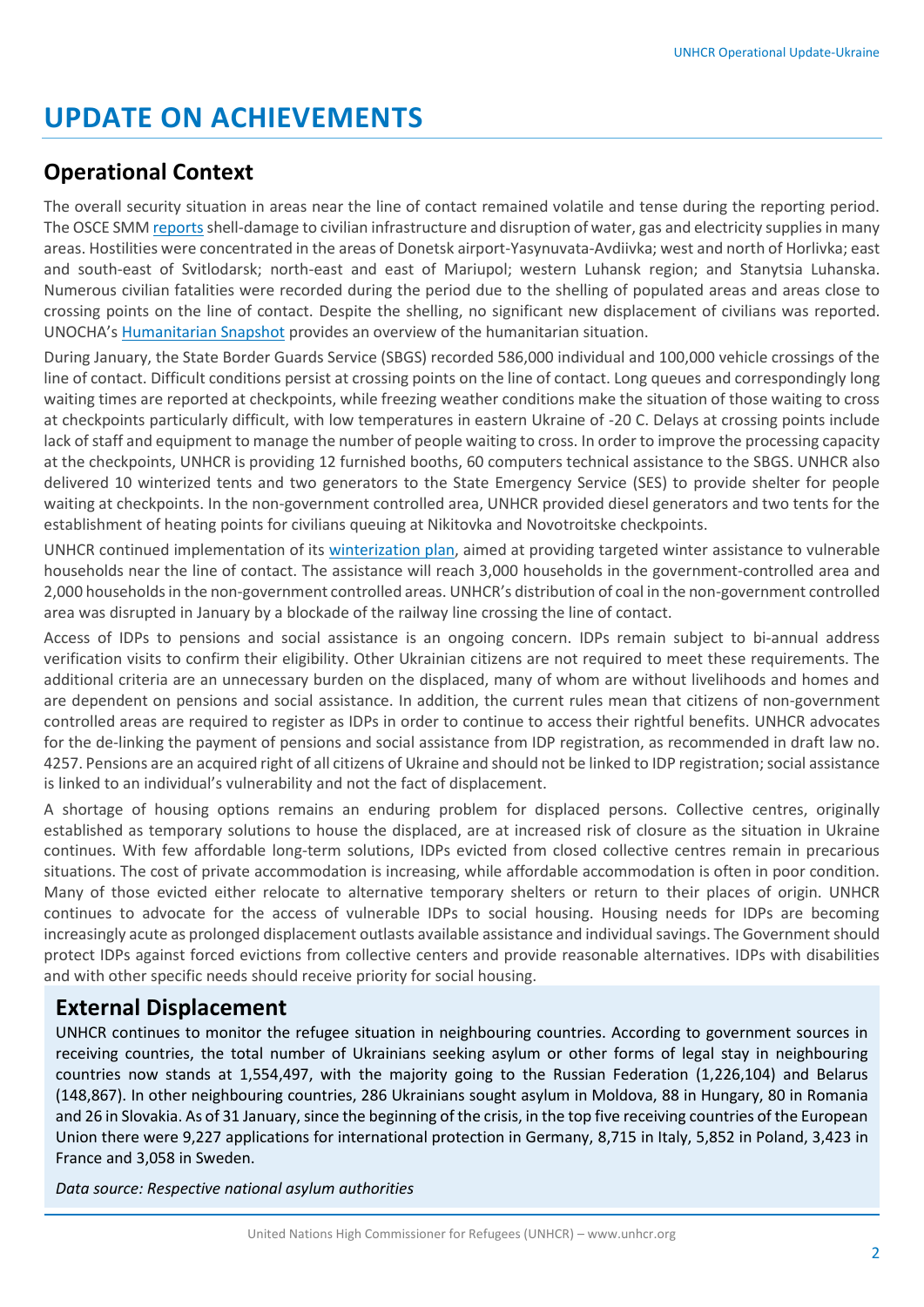### **Achievements**

# Protection

#### **Protection Cluster**

**The Protection Cluster led by UNHCR, convened a coordination meeting of Cluster partners to agree on the** priorities for advocacy regarding legislation for the IDP thematic day in Parliament. Based on the discussion, draft laws related to access to justice (elimination of court fees for IDPs), freedom of movement across the line of contact and access to social services for IDPs were prioritized. Subsequently, UNHCR as Protection Cluster Lead prepared a number of letters to responsible Parliamentary Committees with the request to expedite the consideration of these draft laws.

#### **Achievements, Impact and Identified Needs**

- On 28 December 2016, the Cabinet of Ministers of Ukraine adopted Directive no. 1073-r, an Action Plan on the implementation of recommendations of the UN Committee on the Rights of Persons with Disabilities. The recommendations were provided following Ukraine's first report on the implementation of the UN Convention on the Rights of Persons with Disabilities. The plan has been developed for 2017-2020 to address pertinent issues to all persons with disabilities, independently from their displacement status or situation. Through its provisions, the registration process and data collection regarding individuals with disabilities will be improved. The plan contains a number of actions, which, upon successful implementation, will make the offices of various state authorities and social services, railway stations and other public places accessible and provide equal access to employment. It also prioritizes the evacuation of persons with disabilities in case of emergencies, including hostilities and prioritizes their access to humanitarian assistance. The plan contains specific provisions relating to the situation of disabled IDPs and envisages loosening the procedures for physical identification and verification for them. UNHCR supports the Action Plan which is expected to contribute to building a safer and friendlier environment for those with special needs.
- During the reporting period, UNHCR partners provided over 4,600 consultations to IDPs and people at risk of displacement. In the government-controlled area of Donetsk region, UNHCR partner Slavic Heart provided information assistance to 79 people, 40 legal consultations, 54 psychosocial consultations, 90 social consultations. Proliska provided 202 information consultations and assisted 334 people with individual case management. Between 64 and 85 of consultations were provided to women. Main concerns included humanitarian assistance, civil documentation, winterization, access to social assistance, employment and depression. CrimeaSOS provided 944 legal consultations and 342 social consultations. In December, UNHCR partner the Right to Protection provided 1,705 individual legal consultations, group legal counselling to 437 persons and legal assistance to 235 persons, including 84 court cases. Main issues included access to social assistance and pensions, access to services, housing, land and property (HLP), IDP registration, freedom of movement, family law, employment, civil documentation and harassment. During October-December 2016, the Norwegian Refugee Council provided provided 4,180 information consultations, 2,251 legal consultations and legal assistance to 118 people. In the non-government controlled area of Donetsk, UNHCR partner MOST provided individual protection assistance to 188 people. In the non-government controlled area of Luhansk, UNHCR Protection Unit provided 35 legal consultations and 28 telephone consultations.
- In the government-controlled area of Donetsk region, NGO partner Proliska finalized its community-based initiatives (CBIs) for 2016. The final CBIs were implemented in the town of Girnyak (support to communal services) and Pervomaiske village (provision of a power generator to a local clinic). UNHCR implemented 21 community projects and 60 community initiatives assisting 13,323 IDPs and members of hosting communities, mostly aimed at responding to concerns of vulnerable IDPs. In the non-government controlled area of Donetsk, UNHCR partner MOST finalized a CBI replacing windows at a kindergarten in Torez damaged in 2014. A second CBI aimed at improving conditions (installation of benches and repairs to a bus stop) at Sadove school in Shakhtarsk is being finalized. NGO partner Maximal completed a CBI in Yasynuvata aimed at improving conditions in a kindergarten and a second initiative to repair showers at a collective center in Donetsk city. A further three CBIs in Staromykhailivka, and Stepano-Krynka and Yasynuvata are being finalized. The implementation of two CBIs is being supervised by local People in Need (PiN) staff, local volunteers and local administrations. Of 17 CBIs approved for the area, 15 have been completed and two will be finalized shortly.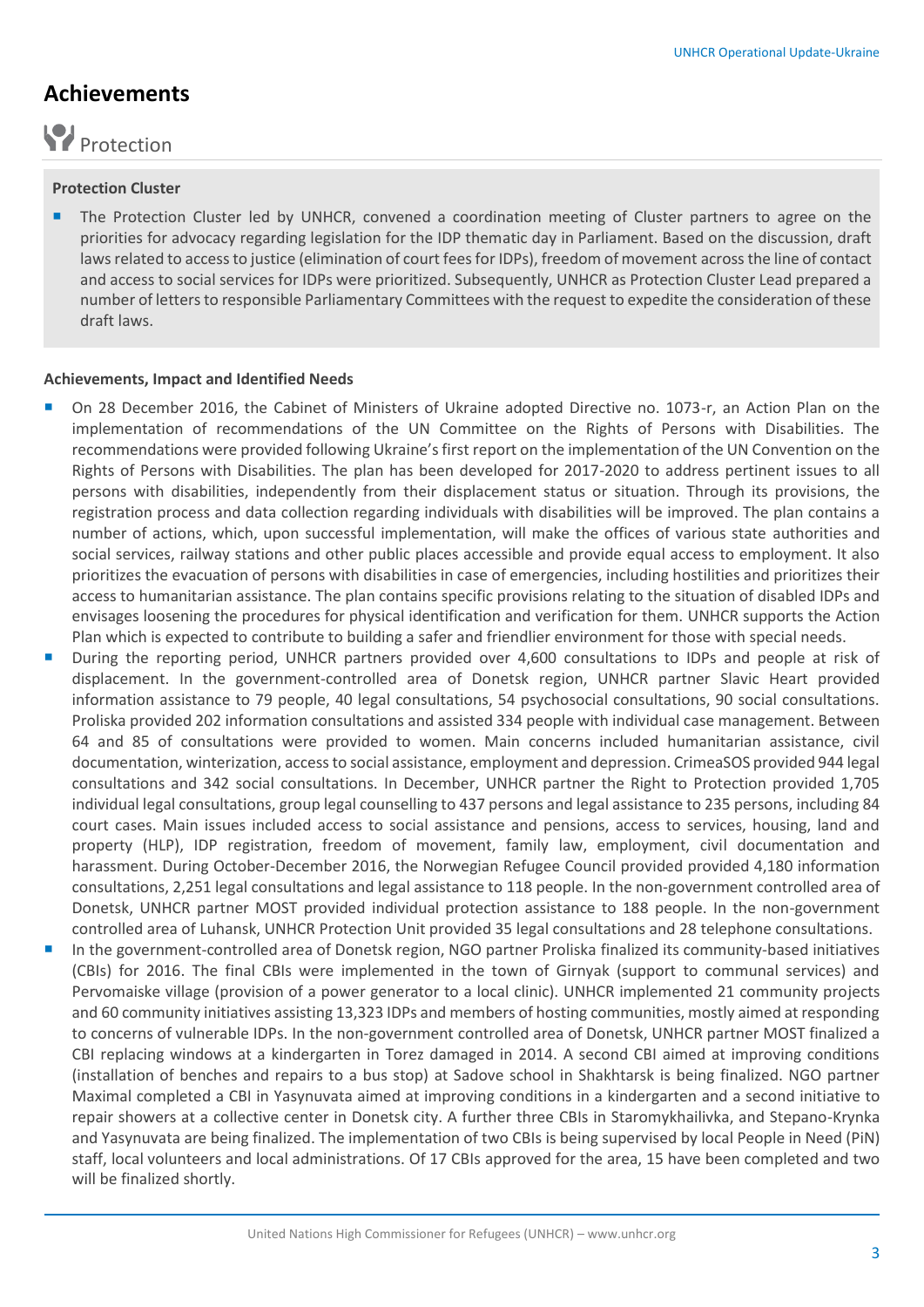Shelter and Non-food Items (NFIs)

#### **Emergency Shelter and NFIs Cluster**

- The Shelter and NFI Cluster, led by UNHCR and co-chaired by People in Need, concentrated its efforts in coordinating and responding to winterization needs. In government-controlled areas of Donetsk and Luhansk regions, 15 agencies of the Cluster provided 20,376 households with winterization assistance. 8,376 households received clothing, bedding and blankets; 9,952 received heating assistance (coal, wood, heaters, stoves); 1,230 households benefitted from shelter insulation (installation of insulation, window glazing, etc.); and 471 households benefitted from communal heating support. 25 percent of the assistance was delivered as monetary assistance, while 75 percent of assistance was provided in-kind. Despite the tireless efforts to meet needs in the nongovernment controlled areas, the Shelter and NFI Cluster has noticed that there are gaps to meet the projected needs of conflict-affected people living in these areas. Approximately 40 per cent of households still need fuel, while some 90 per cent are in need of winter clothing and bedding.
- The Cluster has published an interactive winterization tool in order to make bilateral coordination easier at field level. This tool is available at the Shelter and NFI Cluster [website.](https://www.sheltercluster.org/northern-donbas/page/winterization-coverage-government-controlled-areas-ukraine)
- More information on Cluster activities can be found in the Januar[y factsheet \[pdf\].](http://www.sheltercluster.org/sites/default/files/docs/factsheet_january_2017_eng_final.pdf)

#### **Achievements, Impact and Identified Needs**

 During the reporting period, UNHCR NFI and shelter assistance was provided to over 6,400 people. In governmentcontrolled areas, UNHCR partner Adventist Development and Relief Agency (ADRA) completed its 2016 shelter project in northern Donetsk. UNHCR partner PiN provided shelter assistance to 93 households in the area. In Luhansk, UNHCR completed 56 heavy repairs and 807 light and medium repairs begun in 2016. UNHCR also delivered books, bookmarks and calendars to SOS Children village, Vostok SOS, the Department of Social Protection, the Department of Child Protection, the Center for children, young adults and families in the area. The organizations will use this printed materials in their work to prevent domestic abuse. NGO Proliska distributed 450 buckets and jerry cans provided by UNHCR in Verhnetoretske village. 1,066 Buckets, 533 jerry cans and 2,100 m2 of tarpaulin was also distributed in Avdiivka to 1,416 people. In non-government controlled areas of Luhansk region, UNHCR distributed 125 tonnes of furniture and educational equipment provided by UNICEF to 9 schools and 10 kindergartens in Novosvitlivka, Khriashchuvate, Pervomaisk, Smile, Rodakove and Frunze. All the educational establishments assisted had been destroyed during hostilities. The Russian Federation provided humanitarian assistance allowing de facto authorities to rebuild the schools and kindergartens. However, lack of furniture and other non-food items remained an issue since January 2015. Educational kits were also provided to 5,000 children. UNHCR provided 33 social and medical establishments in Luhansk, Alchevsk, Kolpakove, Antrazit, Kirovsk, Krasnodon, Mykolaivka, Lutuhino, Bryanka, Sverdlovsk, Perevalsk, Rovenki, Krasnyi Luch with some 800,000 IOM-procured diapers.



This winter UNHCR will distribute coal to 2,000 households in the non-government controlled areas in Donetsk region. *Photos: UNHCR/V.Stetsenko*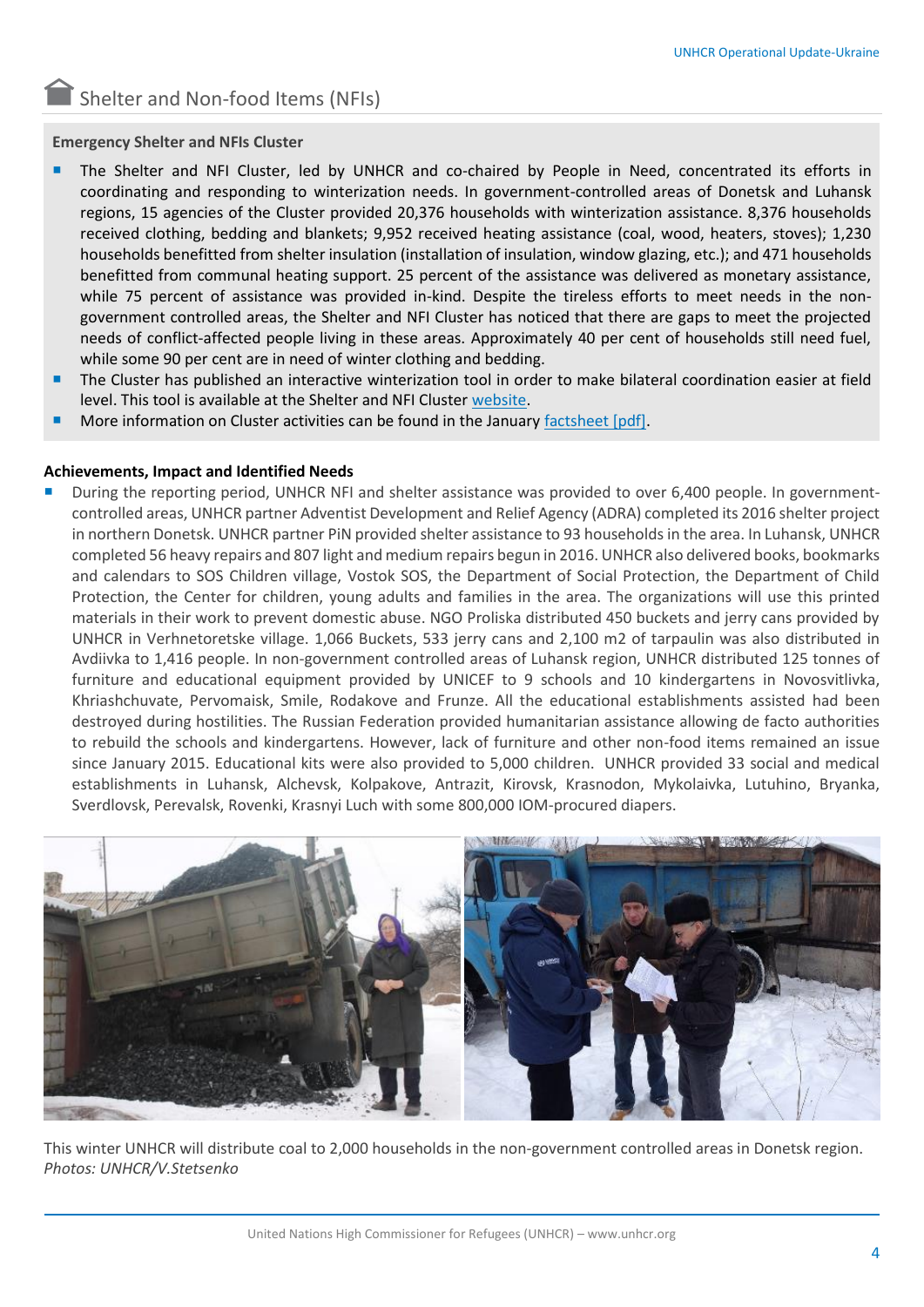### **UNHCR support to young IDPs in Kyiv**

On 28 January, a UNHCR project supporting an IDP youth centre was launched. The centre supports talented young IDP in the areas of music and performing arts. It is the only such centre in Kyiv providing free youth development services in performance arts. The centre also provides psychological assistance to traumatized displaced children from the conflict area. UNHCR provided USD 7,500 of financial assistance to improve conditions at the centre. The centre also received an annual allocation from the Ministry of Sports and Youth to support



its activities. The centre now plans to provide assistance IDP children with disabilities. The coordinator of the centre is planning to establish a network to facilitate interaction with children in other countries. *Photo: UNHCR/Vira Shelest*



United Nations High Commissioner for Refugees (UNHCR) – www.unhcr.org